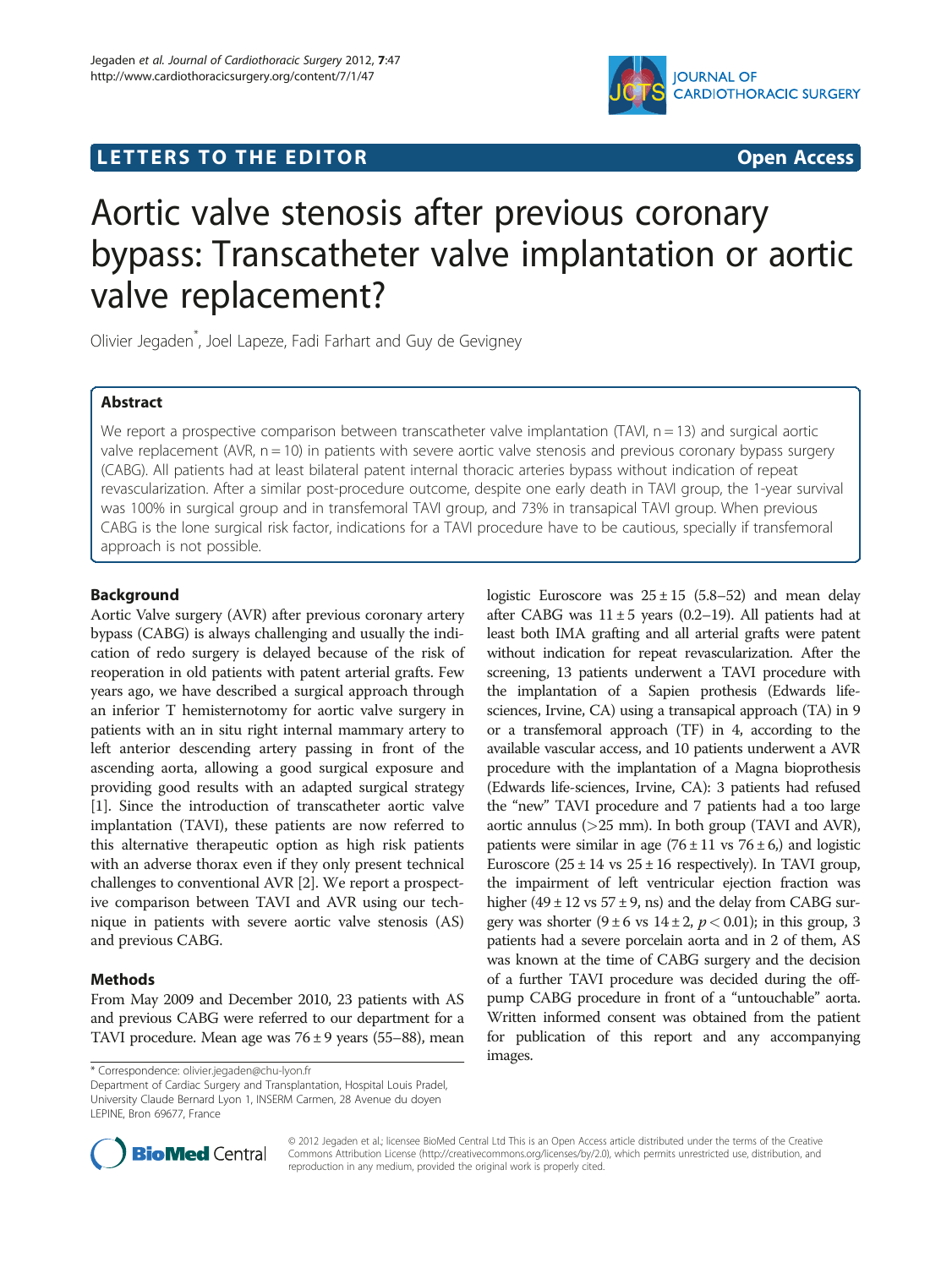### Results

All TAVI procedures were done in catheterization laboratory under general anesthesia. In one patient with porcelain aorta, an intra-ventricular migration of the prothesis occurred during the TA procedure, leading to the implantation of a second valve and then a surgical removal of the first prothesis was successfully done through a right mini-thoracotomy using a left atrial and trans-mitral approach under beating heart. All other TAVI and AVR procedures were successfully done. One patient after TAVI procedure died on day  $20<sup>th</sup>$  from general weakness; he was 88-year old with logistic euroscore 52 and the indication was probably overtaken. The outcomes of the patients are summarized in Table 1. After AVR, extubation time was significantly longer and Tropinin level ( $24<sup>th</sup>$  hours) was significantly higher. Transfusion requirement was higher after AVR (ns). After TAVI, pacemaker implantation was higher (ns) and 2 patients had a paravalvular leak (grade 2). ICU stay and hospital stay were similar in both group. There was no major adverse event in both group as myocardial infraction, stroke or vascular complication. The mean follow-up was 1.2 year; one sudden death occurred 3 months after a TAVI procedure. At 1 year, actuarial survival was 100% in AVR group and  $84 \pm 21\%$  in TAVI group (ns): 100% in TF and  $78 \pm 28\%$  in TA (ns).

## Comments

Patients with AS after previous CABG are often distinguished by high risk factors for AVR: elderly, symptomatic heart failure, long history of ischemic cardiomyopathy with left ventricular impairment. Redo-surgery is technically challenging regarding the surgical approach, the myocardial protection, the calcified aortic root, and specially in case of patent arterial grafts. However, conventional AVR as a redo procedure after CABG with patent grafts can be performed with excellent results and a lower mortality than estimated [\[3](#page-2-0)], even in case of both IMA grafts,

| Table 1 Outcome of patients after the procedure |  |  |
|-------------------------------------------------|--|--|
|-------------------------------------------------|--|--|

|                            | AVR $n = 10$ | TAVI $n = 13$ | р      |
|----------------------------|--------------|---------------|--------|
| Extubation time (hours)    | $6.5 + 2.8$  | $2.8 + 1.9$   | < 0.02 |
| ICU Stay (Days)            | $1.2 + 0.8$  | $1 + 0.8$     | ns     |
| Tropinin (24th hours)      | $6.7 \pm 7$  | $3 + 1.2$     | ns     |
| Tranfusion requirement (%) | 70%          | 38%           | ns     |
| Pacemaker implantation (%) | 20%          | 54%           | ns     |
| Paravalvular leak (%)      | 0%           | 15%           | ns     |
| 30-day Mortality (%)       | $0\%$        | 7.5%          | ns     |
| Hospitalstay (days)        | $11 \pm 2.5$ | $10 \pm 3$    | ns     |
| MACCE (Infarctus, stroke)  | 0(%)         | 0(%)          | ns     |

AVR, Aortic valve replacement; TAVI, transcatheter aortic valve implantation; ICU, Intensive care unit; MACCE, Major adverse cardiac and cerebrovascular event.

thanks to the use of an adapted surgical strategy [[1\]](#page-2-0). TAVI procedure with its less invasive nature has been believed to offer a safer treatment solution for high risk patients [[2](#page-2-0)] and we could expect to observe a benefit impact of TAVI in the specific situation of patients with previous CABG. According to our short series, the advantage of TAVI in comparison with AVR is not obvious. Early mortality and post-procedure outcome are quite similar: earlier extubation time, lower Troponin level and higher rate of pacemaker implantation after TAVI have to be balanced against higher rate of transfusion and no paravalvular leak after AVR. The 1-year survival are the same after AVR and transfemoral TAVI (100%) and lower after transapical TAVI (78%) as if TA approach was more aggressive than AVR for the ischemic and impaired underlying myocardium. Concomitant coronary artery disease has been demonstrated as a significant risk factor for mortality in patients having TAVI [\[4\]](#page-2-0); in our series, the choice of operative approach, either TA or TF, was found to be a risk factor of mortality. In the randomized PARTNER trial [[5](#page-2-0)], TAVI and AVR were associated with similar rates of survival at 1-year; however, the results of the subgroup analyses suggested that TAVI was associated with higher mortality than AVR among patients with a history of CABG regardless the operative approach for TAVI; by experience, we could imagine that TA procedure had been more frequent in this subgroup.

In an observational study, Drews et al. [\[6](#page-2-0)] reported that previous heart surgery was not a risk factor in TA-TAVI: early mortality and 1-year survival were similar in patients with or without previous surgery, but the 1.5 year survival observed was 73% in TAVI as first procedure and 52% in TAVI as second procedure. Recently, Ducrocq et al. [[7](#page-2-0)] evaluated the impact of previous CABG on the outcome of patients after TAVI procedure; conversely, previous CABG was identified as an independent predictive factor of better mid-trem survival, which is maybe related to residual bias in an observational study; however their study confirmed that TA approach is more frequent in previous CABG group (43% vs 26%) and that TA approach is a predictor of 2-year mortality.

Paradoxically, these data are not conflicting with the results of the randomized PARTNER trial [\[5\]](#page-2-0) and with the short contribution of our series: 1) In comparison with vascular approach, TA approach is a risk factor in TAVI procedure, 2) The impact of previous CABG on the outcome of patients after TAVI remains controversial, but seems to be, 3) In patients with previous CABG and eligible for TAVI or AVR, surgical replacement is maybe better than TA-TAVI.

#### Limitations

Our series presents several limitations, mainly the lack of randomization and the small number of patients.